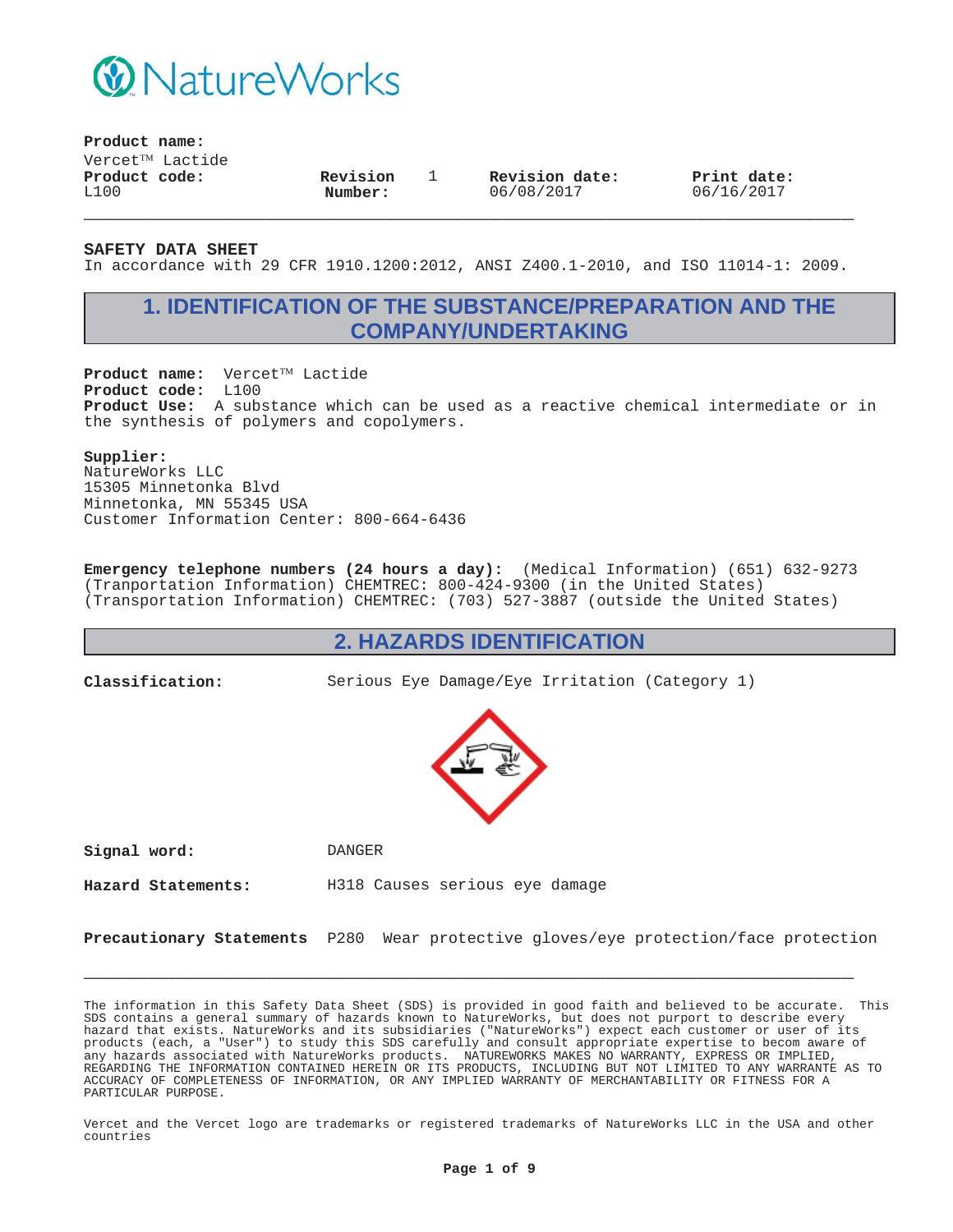

| Product name:         |                              |                    |                              |                           |
|-----------------------|------------------------------|--------------------|------------------------------|---------------------------|
|                       | Vercet <sup>TM</sup> Lactide |                    |                              |                           |
| Product code:<br>L100 |                              | Revision Number: 1 | Revision date:<br>06/08/2017 | Print date:<br>06/16/2017 |

IF IN EYES: Rinse caustiously with water for several minutes. Remove contact lenses, if present and easy to do. Continue rinsing.

**Potential health effects:** See Section 11 for more information

**Environmental precautions:**See Section 12 for more information

**Other Hazards:** Lactide, when in contact with moisture, hydrolyzes to form lactic acid. Lactic acid can cause severe irritation and possibly burns to tissue upon contact. Contact with eyes may cause severe irritation with corneal injury, which may result in permanent impairment of vision, even blindness.

# **3. COMPOSITION/INFORMATION ON INGREDIENTS**

| Chemical name and CAS    | Weight % | OSHA Exposure<br>Limits: | <b>ACGIH Exposure</b><br>Limits: |
|--------------------------|----------|--------------------------|----------------------------------|
| Lactide<br>$95 - 96 - 5$ | >90      | None                     | None                             |

All ingredients in quantities > 1.0% (0.1% for carcinogens) that are potentially hazardous per OSHA definitions.

# **4. FIRST AID MEASURES**

**Emergency telephone numbers (24 hours a day):** (Medical Information) (651) 632-9273

- (Tranportation Information) CHEMTREC: 800-424-9300 (in the United States)
- (Transportation Information) CHEMTREC: (703) 527-3887 (outside the United States)

**Eye contact:** Rinse immediately with plenty of water, also under the eyelids, for at least 15 minutes Remove any contact lenses if easy to do. Call a physician or Poison Control Center immediately.

**Skin contact:** Rinse immediately with plenty of water for at least 15 minutes. If symptoms persist, call a physician

**\_\_\_\_\_\_\_\_\_\_\_\_\_\_\_\_\_\_\_\_\_\_\_\_\_\_\_\_\_\_\_\_\_\_\_\_\_\_\_\_\_\_\_\_\_\_\_\_\_\_\_\_\_\_\_\_\_\_\_**

**Inhalation:** Move to fresh air. Consult a physician if symptoms persist.

The information in this Safety Data Sheet (SDS) is provided in good faith and believed to be accurate. This SDS contains a general summary of hazards known to NatureWorks, but does not purport to describe every hazard that exists. NatureWorks and its subsidiaries ("NatureWorks") expect each customer or user of its products (each, a "User") to study this SDS carefully and consult appropriate expertise to becom aware of any hazards associated with NatureWorks products. NATUREWORKS MAKES NO WARRANTY, EXPRESS OR IMPLIED, REGARDING THE INFORMATION CONTAINED HEREIN OR ITS PRODUCTS, INCLUDING BUT NOT LIMITED TO ANY WARRANTE AS TO ACCURACY OF COMPLETENESS OF INFORMATION, OR ANY IMPLIED WARRANTY OF MERCHANTABILITY OR FITNESS FOR A PARTICULAR PURPOSE.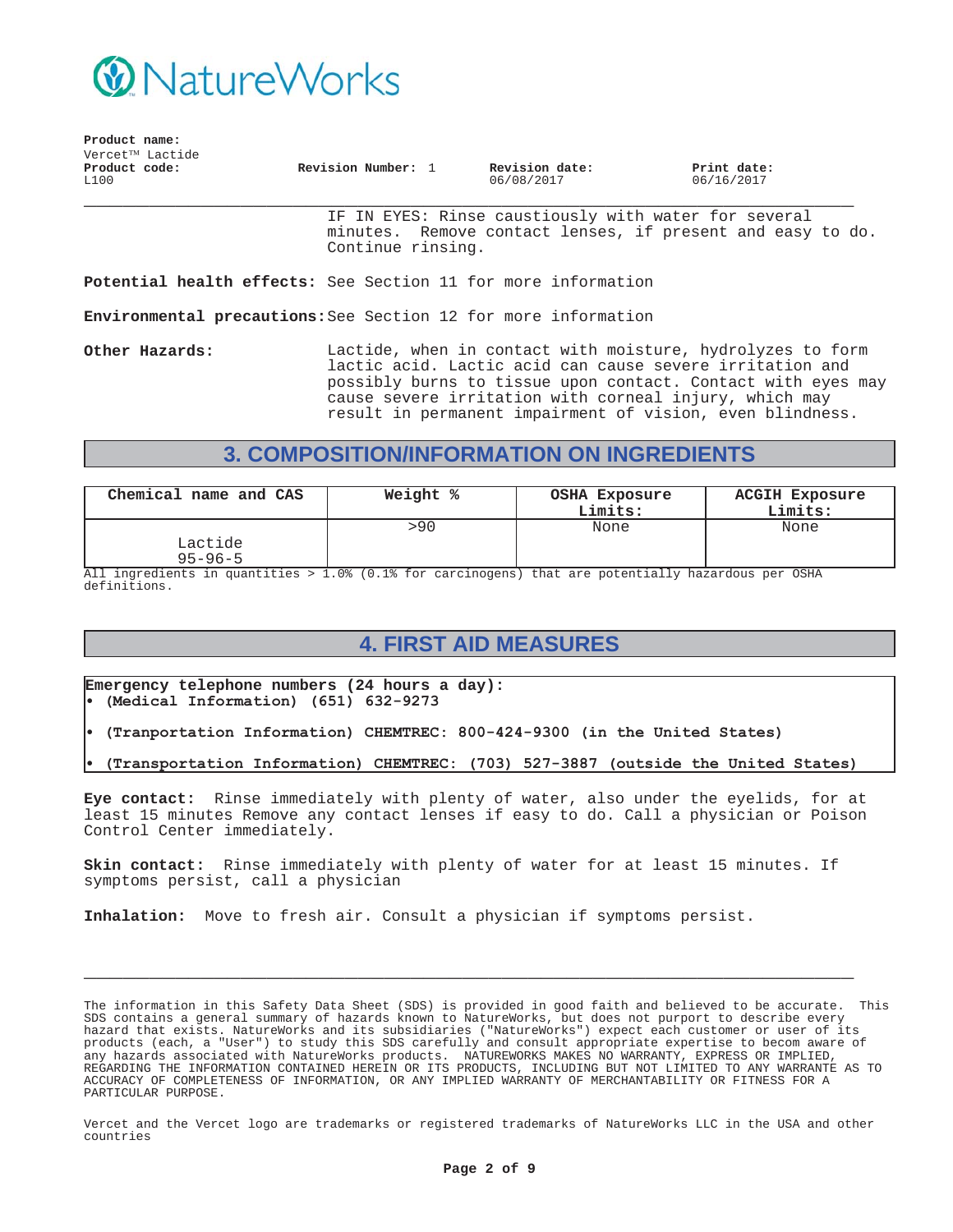

| Product name: |                 |                    |  |                |             |  |
|---------------|-----------------|--------------------|--|----------------|-------------|--|
|               | Vercet™ Lactide |                    |  |                |             |  |
| Product code: |                 | Revision Number: 1 |  | Revision date: | Print date: |  |
| L100          |                 |                    |  | 06/08/2017     | 06/16/2017  |  |

**\_\_\_\_\_\_\_\_\_\_\_\_\_\_\_\_\_\_\_\_\_\_\_\_\_\_\_\_\_\_\_\_\_\_\_\_\_\_\_\_\_\_\_\_\_\_\_\_\_\_\_\_\_\_\_\_\_\_\_ Ingestion:** If swallowed, DO NOT induce vomiting. Call a physician or poison control center immediately. Rinse mouth with plenty of water. If victim is fully conscious, give a small glass of water. NEVER give anything by mouth to an unconsious person.

**Notes to physician:** No specific antidote. Supportive care. Treatment based on judgement of the physician in response to the reaction of the patient.

#### **5. FIRE-FIGHTING MEASURES**

**Flammability: Autoignition temperature:** Not determined

**Flammability Limits in Air: Flammable limits in air - lower (%):** Not determined **Flammable limits in air - upper (%):** Not determined

**Suitable extinguishing media:** Carbon dioxide (CO2), Dry chemical, Foam, Water fog, Fine spray, Alcohol resistant foams are preferred if available. General-purpose synthetic foams (including AFFF) or protein foams may function, but much less effectively.

**Unsuitable extinguishing media** Do not use a solid water stream as it may scatter and spread fire

**Special protective equipment for firefighters:** As in any fire, wear self-contained breathing apparatus pressure-demand, MSHA/NIOSH (approved or equivalent) and full protective gear. Evacuate area and fight fire from a safe distance. Avoid eye and skin contact with this material. If contact is likely, change to full chemical resistant clothing with SCBA.

**Under fire conditions:** Water mist may be used to cool closed containers

### **6. ACCIDENTAL RELEASE MEASURES**

**Personal precautions:** Use personal protective equipment. See Section 8. Sweep up to prevent slipping hazard. Avoid dust formation. Avoid contact with skin and eyes. Avoid breathing vapors or mists. Isolate the spill area. Remove personnel from immediate area until material has cooled, either naturally or after soaking with an inert absorbent (e.g. vermiculite). Use with proper personal protective equipment (see Section 8). Ensure adequate ventilation. Avoid contact with eyes.

**Environmental precautions:** Do not allow material to contaminate ground water system.

**\_\_\_\_\_\_\_\_\_\_\_\_\_\_\_\_\_\_\_\_\_\_\_\_\_\_\_\_\_\_\_\_\_\_\_\_\_\_\_\_\_\_\_\_\_\_\_\_\_\_\_\_\_\_\_\_\_\_\_**

The information in this Safety Data Sheet (SDS) is provided in good faith and believed to be accurate. This SDS contains a general summary of hazards known to NatureWorks, but does not purport to describe every hazard that exists. NatureWorks and its subsidiaries ("NatureWorks") expect each customer or user of its products (each, a "User") to study this SDS carefully and consult appropriate expertise to becom aware of any hazards associated with NatureWorks products. NATUREWORKS MAKES NO WARRANTY, EXPRESS OR IMPLIED, REGARDING THE INFORMATION CONTAINED HEREIN OR ITS PRODUCTS, INCLUDING BUT NOT LIMITED TO ANY WARRANTE AS TO ACCURACY OF COMPLETENESS OF INFORMATION, OR ANY IMPLIED WARRANTY OF MERCHANTABILITY OR FITNESS FOR A PARTICULAR PURPOSE.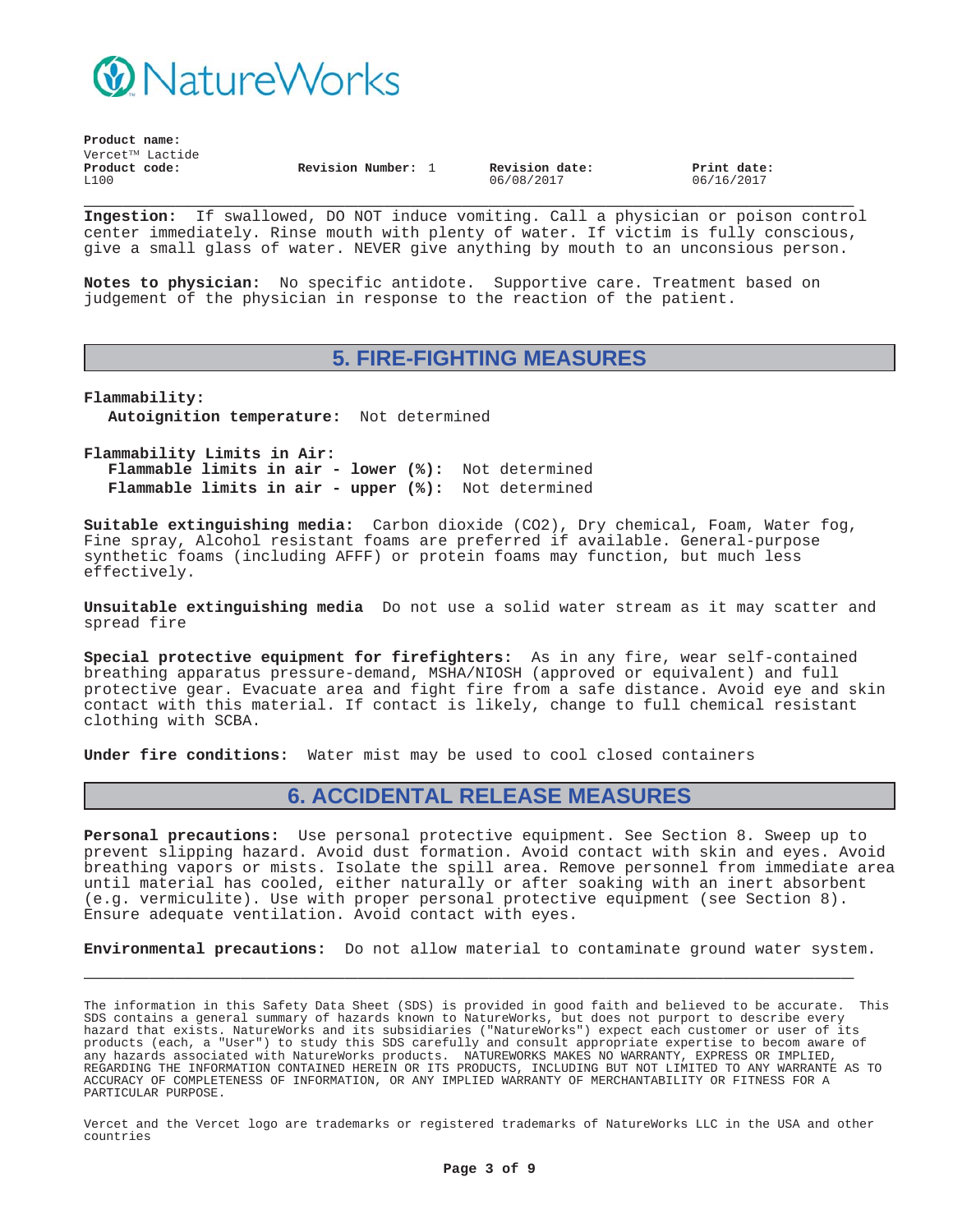

**Product name:**

| rioque name:    |                    |                |             |
|-----------------|--------------------|----------------|-------------|
| Vercet™ Lactide |                    |                |             |
| Product code:   | Revision Number: 1 | Revision date: | Print date: |
| L100            |                    | 06/08/2017     | 06/16/2017  |

**\_\_\_\_\_\_\_\_\_\_\_\_\_\_\_\_\_\_\_\_\_\_\_\_\_\_\_\_\_\_\_\_\_\_\_\_\_\_\_\_\_\_\_\_\_\_\_\_\_\_\_\_\_\_\_\_\_\_\_** Do not flush into surface water or sanitary sewer system

**Methods for cleaning up:** Sweep up and shovel into suitable containers for disposal. Avoid dust generation. Protect from water. Where possible, allow molten material to solidify naturally. Soak up with inert absorbent material, if needed or preferred. Allow material to solidify, and scrape up. If material has been exposed to water and hydrolysis has occured neutralize material with a basic absorbent. See Section 13 for more information.

### **7. HANDLING AND STORAGE**

**Safe handling advice:** Avoid contact with skin, eyes and clothing. Workers should be protected from the possibility of contact with molten material during fabrication. Avoid dust formation.

**Storage:** Recommended pumping and storage temperature is 212F (100C). Product may become a solid at temperatures below (80C). Keep containers tightly closed in a dry, cool and well-ventilated place Keep contents under a nitrogen atmosphere.

### **8. EXPOSURE CONTROLS/PERSONAL PROTECTION**

#### **Exposure Control:**

**Engineering measures:** Ensure adequate ventilation. Provide appropriate exhaust ventilation at machinery and at places where dust can be generated.

**Exposure limits:** This material can generate Particulates Not Otherwise Classifiable (PNOC). The Occupational Safety and Health Administration (OSHA) PEL/TWA for PNOC is 15  $mg/m<sup>3</sup>$  for total dust and 5 mg/m<sup>3</sup> for the respirable fraction. The American Conference of Governmental Industrial Hygienists (ACGIH) TLV/TWA for PNOC is 10 mg/m3 for inhalable particulates and  $3 \text{ mg/m}^3$  for respirable particulates.

#### **Personal protective equipment:**

**Eye protection:** Goggles Face-shield. Safety glasses with side-shields.

**Skin and body protection:** Impervious clothing Selection of specific items such as faceshield, gloves, boots, apron or full-body suit will depend on operation.

The information in this Safety Data Sheet (SDS) is provided in good faith and believed to be accurate. This SDS contains a general summary of hazards known to NatureWorks, but does not purport to describe every hazard that exists. NatureWorks and its subsidiaries ("NatureWorks") expect each customer or user of its products (each, a "User") to study this SDS carefully and consult appropriate expertise to becom aware of any hazards associated with NatureWorks products. NATUREWORKS MAKES NO WARRANTY, EXPRESS OR IMPLIED, REGARDING THE INFORMATION CONTAINED HEREIN OR ITS PRODUCTS, INCLUDING BUT NOT LIMITED TO ANY WARRANTE AS TO ACCURACY OF COMPLETENESS OF INFORMATION, OR ANY IMPLIED WARRANTY OF MERCHANTABILITY OR FITNESS FOR A PARTICULAR PURPOSE.

**\_\_\_\_\_\_\_\_\_\_\_\_\_\_\_\_\_\_\_\_\_\_\_\_\_\_\_\_\_\_\_\_\_\_\_\_\_\_\_\_\_\_\_\_\_\_\_\_\_\_\_\_\_\_\_\_\_\_\_**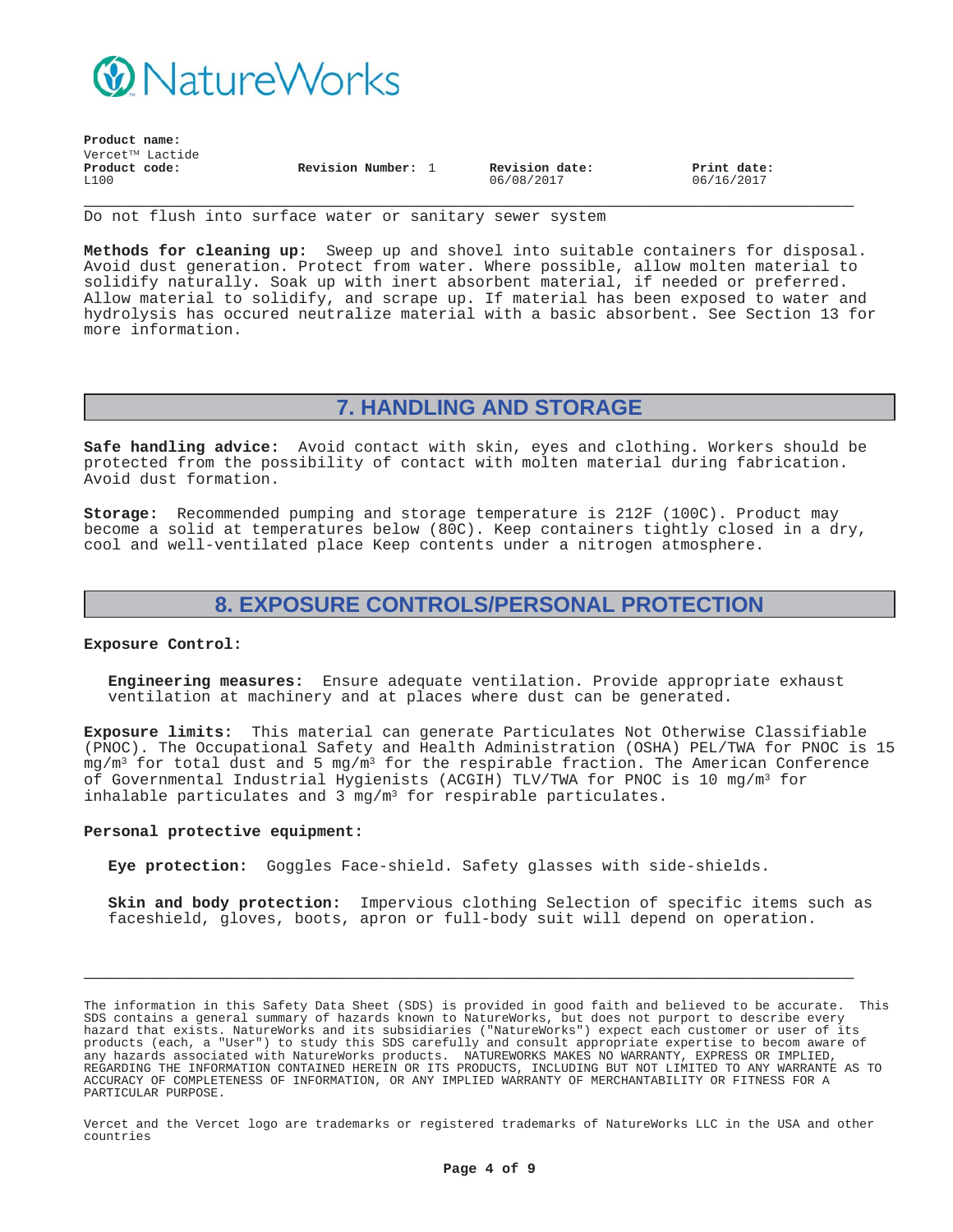

| Vercet <sup>TM</sup> Lactide<br>Product code:<br>Revision date:<br>Revision Number: 1<br>Print date:<br>L100<br>06/16/2017<br>06/08/2017 | Product name: |  |  |  |
|------------------------------------------------------------------------------------------------------------------------------------------|---------------|--|--|--|
|                                                                                                                                          |               |  |  |  |
|                                                                                                                                          |               |  |  |  |

**Respiratory protection:** Use with approved air purifying respirator if handling at elevated temperatures. Consult an industrial hygiene professional prior to respirator selection and use. Use a postive-pressure air supplied respirator if there is any potential for an uncontrolled release, exposure levels are not known, or any other circumstances where air-purifying respirators may not provide adequate protection. WARNING: Air purifying respirators do not protect workers in oxygen-deficient atmospheres.

**Hand protection:** Preventive skin protection. Contact glove manufacturer for specific glove information.

**Hygiene measures:** Eye wash fountain should be located in immediate work area. Handle in accordance with good industrial hygiene and safety practice Keep working clothes separately

### **9. PHYSICAL AND CHEMICAL PROPERTIES**

**Physical state:** Solid, Liquid<br> **Appearance:** Typically a w Typically a white waxy crystalline solid at room temperature<br>White Color:<br>Odor: **Odor:** Acrid odor. **pH:**<br> **Vapor pressure:** Not determined<br>
Not determined **Vapor pressure:** Not determined<br> **Vapor density:** Not determined **Vapor density:** Not determined<br> **Evaporation rate:** Not determined **Evaporation rate: Partition Coefficient (n-octanol/water)** Not determined **Density:** No data available **Decomposition temperature:** Not determined **Boiling point / boiling range:** 482-500F (250-260C) **Melting point / melting range:** 203F (95C) **Autoignition temperature:** Not determined **Freezing point °C** Not determined **Flash point:** 150C **Flammability:** No information available **Flammability Limits in Air:** No information available Water solubility: **Solubility:** No information available **Other Standards:** None

### **10. STABILITY AND REACTIVITY**

**\_\_\_\_\_\_\_\_\_\_\_\_\_\_\_\_\_\_\_\_\_\_\_\_\_\_\_\_\_\_\_\_\_\_\_\_\_\_\_\_\_\_\_\_\_\_\_\_\_\_\_\_\_\_\_\_\_\_\_**

The information in this Safety Data Sheet (SDS) is provided in good faith and believed to be accurate. This SDS contains a general summary of hazards known to NatureWorks, but does not purport to describe every hazard that exists. NatureWorks and its subsidiaries ("NatureWorks") expect each customer or user of its products (each, a "User") to study this SDS carefully and consult appropriate expertise to becom aware of any hazards associated with NatureWorks products. NATUREWORKS MAKES NO WARRANTY, EXPRESS OR IMPLIED, REGARDING THE INFORMATION CONTAINED HEREIN OR ITS PRODUCTS, INCLUDING BUT NOT LIMITED TO ANY WARRANTE AS TO ACCURACY OF COMPLETENESS OF INFORMATION, OR ANY IMPLIED WARRANTY OF MERCHANTABILITY OR FITNESS FOR A PARTICULAR PURPOSE.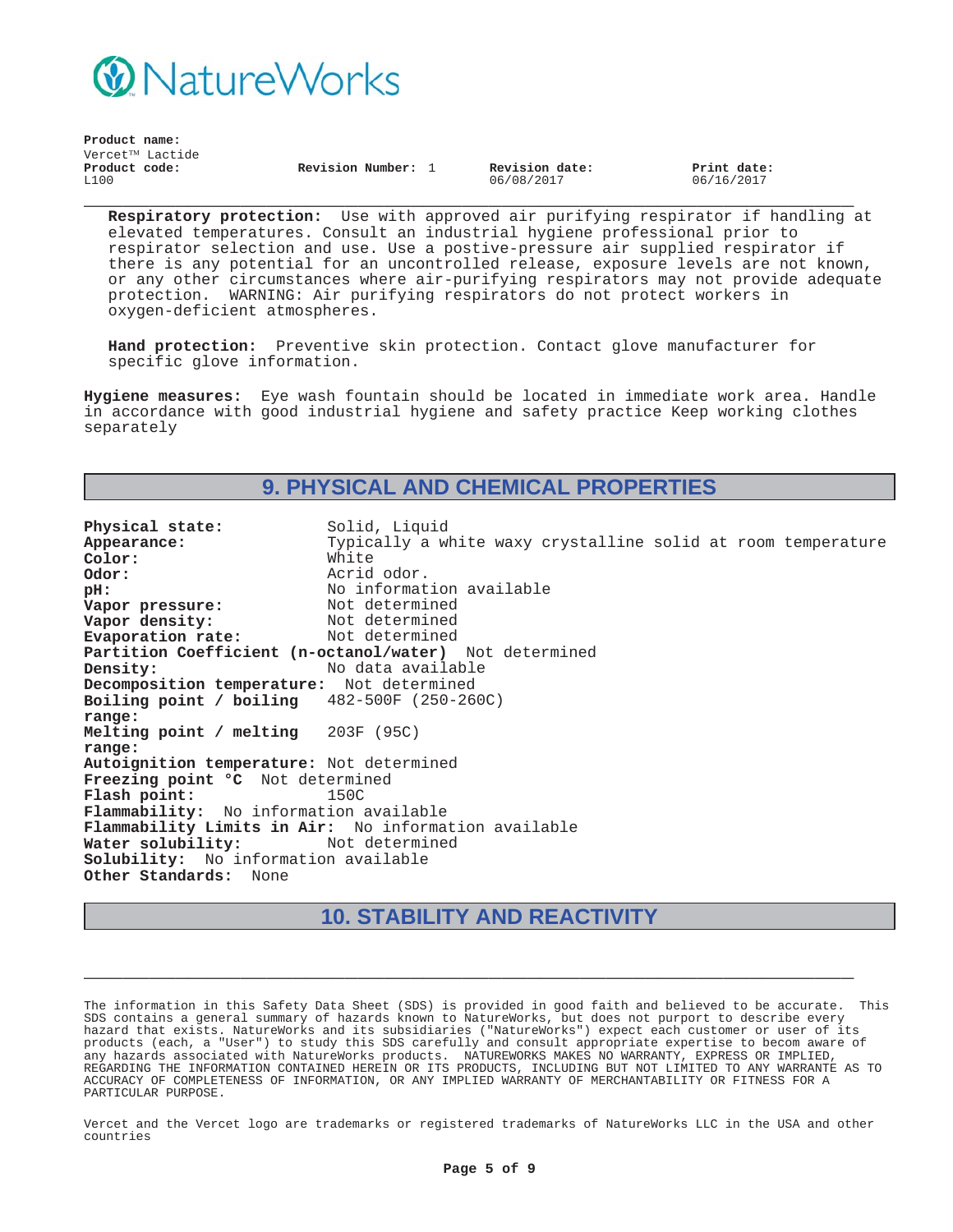

**Product name:**  $\texttt{Vercet}^{\texttt{TM}}$  Lactide **\_\_\_\_\_\_\_\_\_\_\_\_\_\_\_\_\_\_\_\_\_\_\_\_\_\_\_\_\_\_\_\_\_\_\_\_\_\_\_\_\_\_\_\_\_\_\_\_\_\_\_\_\_\_\_\_\_\_\_ Product code:** L100 **Revision Number:** 1 **Revision date:** 06/08/2017 **Print date:** 06/16/2017

**Chemical stability:** Hygroscopic. Stable under recommended storage conditions.

**Conditions to avoid:** Temperatures above 440F (230C). Exposure to moisture. Heat Generation of gas during decomposition can cause pressure in closed systems.

**Materials to avoid:** Strong bases, Oxidizing agents, Nitric acid, Hydrofluoric acid

**Hazardous decomposition products:** Carbon dioxide, Carbon monoxide (CO), Aldehydes, Organic acids

**Polymerization:** Polymerization can occur. At elevated temperatures organometallic compounds, nitric acid and hydrofluoric acid can catalyze polymerization.

#### **11. TOXICOLOGICAL INFORMATION**

**Acute toxicity:** Lactide caused adverse effects to the gastrointestinal system and kidneys in animal studies.

**Local effects:** Lactide, when in contact with moisture, hydrolyzes to form lactic acid. Lactic acid can cause severe irritation and possibly burns to tissue upon contact. Risk of serious damage to eyes Severe eye irritation May cause skin irritation Irritating to respiratory system

**Specific effects:** Inhalation may provoke the following symptoms:, Lung irritation, Severe shortness of breath, Difficulty in breathing, Ingestion may provoke the following symptoms:, Nausea, Diarrhoea, Vomiting.

**Mutagenic effects:** Tests on bacterial or mammalian cell cultures did not show mutagenic effects. Did not show mutagenic effects in animal experiments

**Reproductive toxicity:** No data is available on the product itself.

**Carcinogenic effects:** No data is available on the product itself.

**Target organ effects:** In animals, effects have been reported on the following organs following ingestion: stomach, kidneys.

**\_\_\_\_\_\_\_\_\_\_\_\_\_\_\_\_\_\_\_\_\_\_\_\_\_\_\_\_\_\_\_\_\_\_\_\_\_\_\_\_\_\_\_\_\_\_\_\_\_\_\_\_\_\_\_\_\_\_\_**

**Skin:** LD50/dermal/rabbit > 2000 mg/kg

The information in this Safety Data Sheet (SDS) is provided in good faith and believed to be accurate. This SDS contains a general summary of hazards known to NatureWorks, but does not purport to describe every hazard that exists. NatureWorks and its subsidiaries ("NatureWorks") expect each customer or user of its products (each, a "User") to study this SDS carefully and consult appropriate expertise to becom aware of any hazards associated with NatureWorks products. NATUREWORKS MAKES NO WARRANTY, EXPRESS OR IMPLIED, REGARDING THE INFORMATION CONTAINED HEREIN OR ITS PRODUCTS, INCLUDING BUT NOT LIMITED TO ANY WARRANTE AS TO ACCURACY OF COMPLETENESS OF INFORMATION, OR ANY IMPLIED WARRANTY OF MERCHANTABILITY OR FITNESS FOR A PARTICULAR PURPOSE.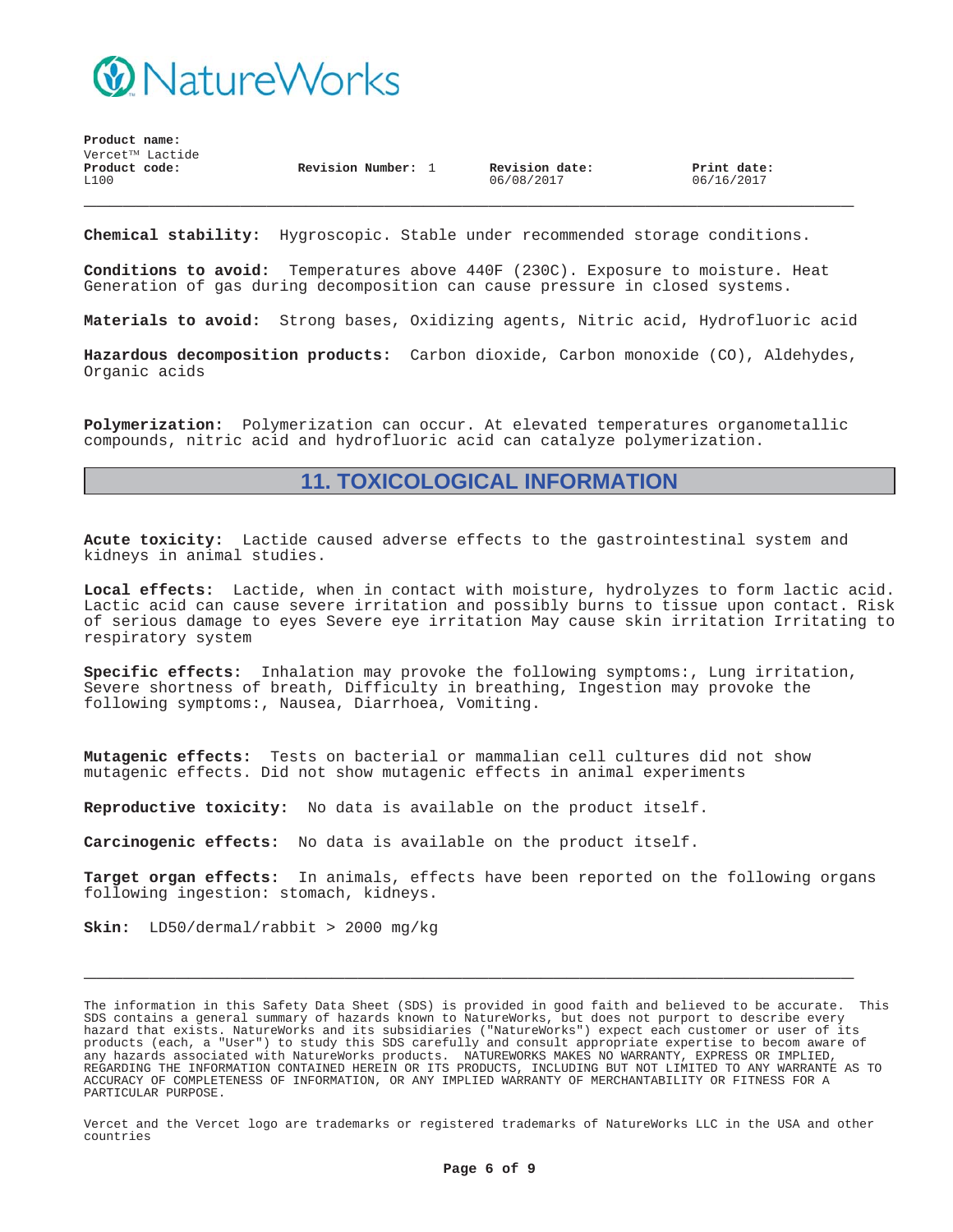

**Product name:**  $Vercet^{TM}$  Lactide **Product code:** L100 **Revision Number:** 1 **Revision date:**

06/08/2017

**Print date:** 06/16/2017

**\_\_\_\_\_\_\_\_\_\_\_\_\_\_\_\_\_\_\_\_\_\_\_\_\_\_\_\_\_\_\_\_\_\_\_\_\_\_\_\_\_\_\_\_\_\_\_\_\_\_\_\_\_\_\_\_\_\_\_ Ingestion:** LD50/ oral/ rat > 5000 mg/kg

# **12. ECOLOGICAL INFORMATION**

**Ecotoxicity effects:** No data available

**Persistence and degradability:** No data available

**Bioaccumulation:** The bioconcentration factor (BCF) is less than 100 (low potential for bioconcentration).

**Mobility:** Estimated log octanol-water partition coefficient (Kow) is 1.65. Estimated Koc is 50 (very mobile in soils). Estimated Henrys Law Constant is 1.22 x 10-5 atm-m3/mole (more likely to partition into water than air).

### **13. DISPOSAL CONSIDERATIONS**

#### **Waste from residues / unused products:**

Waste disposal must be in accordance with appropriate Federal, State, and local regulations. This product, if unaltered by use, may be disposed of by treatment at a permitted facility or as advised by your local hazardous waste regulatory authority. Residue from fires extinguished with this material may be hazardous.

THE COMPANY HAS NO CONTROL OVER THE MANAGEMENT PRACTICES OR MANUFACTURING PROCESSES OF PARTIES HANDLING OR USING THIS MATERIAL. THE INFORMATION PRESENTED HERE PERTAINS ONLY TO THE PRODUCT AS SHIPPED IN ITS INTENDED CONDITION

#### **14. TRANSPORT INFORMATION**

**U.S. Department of Transportation (DOT): Proper shipping name:** This product is not regulated when shipped at room temperature. **Hazard class:** Not regulated **Packing group:** None **Hazardous substances (RQ):** None

**IMDG:**

**Proper shipping name:** This product is not regulated when shipped at room temperature.

**\_\_\_\_\_\_\_\_\_\_\_\_\_\_\_\_\_\_\_\_\_\_\_\_\_\_\_\_\_\_\_\_\_\_\_\_\_\_\_\_\_\_\_\_\_\_\_\_\_\_\_\_\_\_\_\_\_\_\_**

The information in this Safety Data Sheet (SDS) is provided in good faith and believed to be accurate. This SDS contains a general summary of hazards known to NatureWorks, but does not purport to describe every hazard that exists. NatureWorks and its subsidiaries ("NatureWorks") expect each customer or user of its products (each, a "User") to study this SDS carefully and consult appropriate expertise to becom aware of any hazards associated with NatureWorks products. NATUREWORKS MAKES NO WARRANTY, EXPRESS OR IMPLIED, REGARDING THE INFORMATION CONTAINED HEREIN OR ITS PRODUCTS, INCLUDING BUT NOT LIMITED TO ANY WARRANTE AS TO ACCURACY OF COMPLETENESS OF INFORMATION, OR ANY IMPLIED WARRANTY OF MERCHANTABILITY OR FITNESS FOR A PARTICULAR PURPOSE.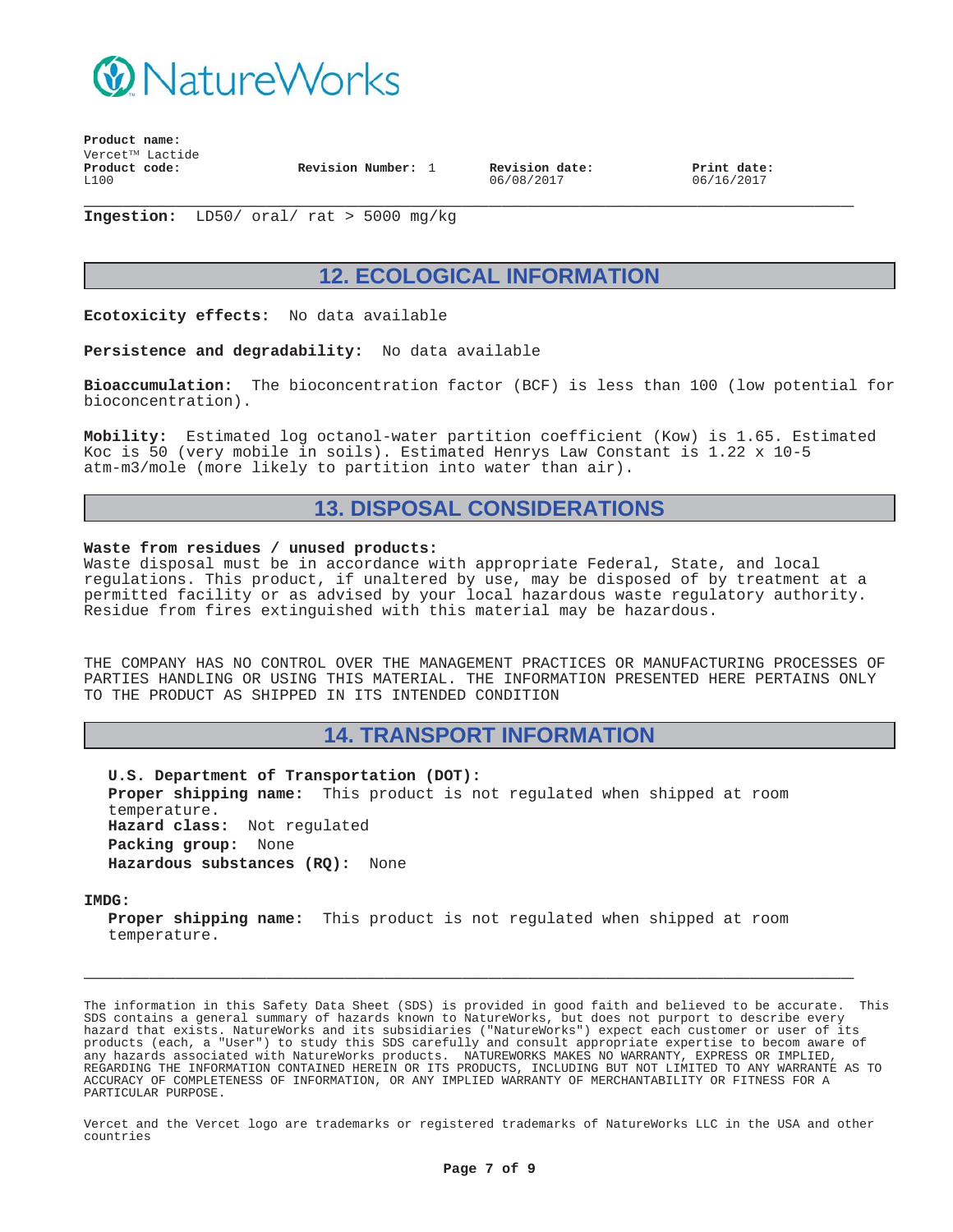

**Product name:**  $Vercet^{TM}$  Lactide **Product code:** L100

**Revision Number:** 1 **Revision date:**

06/08/2017

**Print date:** 06/16/2017

**Hazard class:** Not regulated **UN/Id No.:** None **Packing group:** None

**ICAO/IATA:**

**Proper shipping name:** This product is not regulated when shipped at room temperature. **Hazard Class:** Not regulated **UN-No.:** None **Packing group:** None

**\_\_\_\_\_\_\_\_\_\_\_\_\_\_\_\_\_\_\_\_\_\_\_\_\_\_\_\_\_\_\_\_\_\_\_\_\_\_\_\_\_\_\_\_\_\_\_\_\_\_\_\_\_\_\_\_\_\_\_**

**15. REGULATORY INFORMATION**

(not meant to be all inclusive - selective regulations represented)

Regulatory requirements are subject to change and may differ between locations. It is the User's responsibility to ensure that all activities comply with all federal, state or provincial and locals laws and regulations. The following specific information is made for the purpose of complying with numerous national, federal, state or provincial, and local laws and regulations. See other sections for health and safety information.

#### **U.S. REGULATIONS**

**TSCA Inventory List:** Listed

**STATE REGULATIONS**

**California Proposition 65 -** Not Listed

**INTERNATIONAL INVENTORIES**

**Canada NDSL Inventory List :** Listed **REACH/EU EINECS List :** Listed **Japanese inventory (ENCS):**Listed **Korean chemical inventory:** Listed **China inventory of existing chemical substances list :** Not Listed

# **16. OTHER INFORMATION INCLUDING INFORMATION ON PREPARATION AND REVISION OF THE SDS**

**\_\_\_\_\_\_\_\_\_\_\_\_\_\_\_\_\_\_\_\_\_\_\_\_\_\_\_\_\_\_\_\_\_\_\_\_\_\_\_\_\_\_\_\_\_\_\_\_\_\_\_\_\_\_\_\_\_\_\_**

The information in this Safety Data Sheet (SDS) is provided in good faith and believed to be accurate. This SDS contains a general summary of hazards known to NatureWorks, but does not purport to describe every hazard that exists. NatureWorks and its subsidiaries ("NatureWorks") expect each customer or user of its products (each, a "User") to study this SDS carefully and consult appropriate expertise to becom aware of any hazards associated with NatureWorks products. NATUREWORKS MAKES NO WARRANTY, EXPRESS OR IMPLIED, REGARDING THE INFORMATION CONTAINED HEREIN OR ITS PRODUCTS, INCLUDING BUT NOT LIMITED TO ANY WARRANTE AS TO ACCURACY OF COMPLETENESS OF INFORMATION, OR ANY IMPLIED WARRANTY OF MERCHANTABILITY OR FITNESS FOR A PARTICULAR PURPOSE.